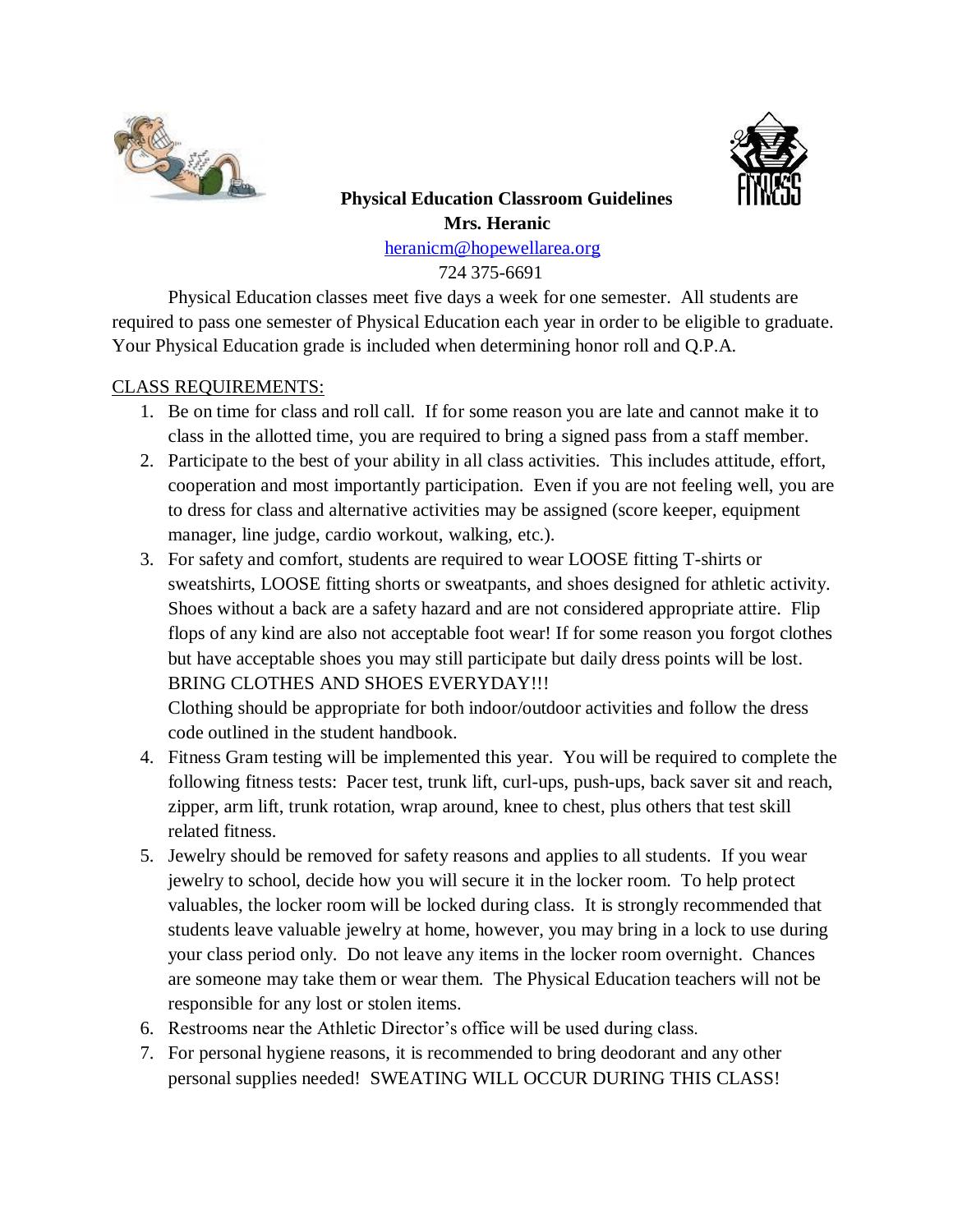### GRADING:

- 1. The overall grade will be based upon total number of points accumulated. Grades will be based upon the standard system for the high school.
- 2. Fitness days will be worth 10 points and activity days will be worth 6 points dressing will be worth 2 of those points and the remaining points will be based on attitude/effort/activity/participation/skill. Other assessments such as Fitness Gram testing, written assignments or group projects will also be included in the grading period. Bonus points may be earned during the 9 wks. Free days will not be awarded!!! BE PREPARED TO PARTICIPATE EVERYDAY!
- 3. ABSENCES:

\*Absences and missed classes due to field trips, funerals, Dr. appointments, etc. need to be made up!

\*Any absence due to Encore or an extended Medical does not need to be made up! Medicals should be shown to the teacher.

\*Absences of any other nature should be checked with the teacher to see if it should be made up or not!

\*WHEN ABSENT, IT IS YOUR RESPONSIBILITY TO SCHEDULE A MAKE UP TIME FOR THE CLASS MISSED! (coed Fridays, study hall, before and after school are good times). One absence per coed Friday may be made up at a time.

\*Absences will need to be made up within one week of the absence. \*\*\***Any absence not made up within that time frame, will not be allowed to be made up and will count as a zero.\*\*\***

According to school policy, any student with ten or more absences without medical excuses may fail physical education class unless those days are made up.

- 4. Parent contact will occur when the need arises. Not dressing for class, excessive absences, lack of participation, tardies and behavior issues will warrant phone calls and/or detentions. Guidance and administration referrals will be issued on an as needed basis as the teacher will handle any problems that may occur first.
- 5. Books, book bags, purses, cell phones, other electronic devices and food are not permitted in the gym.
- 6. There will be a written final exam!
- 7. Personal success and effective learning can only take place if everyone works together and puts forth their best effort even when their effort is better than someone else's.
- 8. \*NO DRESSES AND NO PARTICIPATION DAYS CANNOT BE MADE UP AND DON'T ASK TO GO SOMEWHERE ELSE TO MAKE UP OTHER WORK IN ANOTHER CLASS! If you choose not to participate, not only will you be losing out on the benefits of exercise and being physically active, you will not be allowed to study or do other homework. There will be a written assignment given to you. Unless of course you have a valid medical excuse.